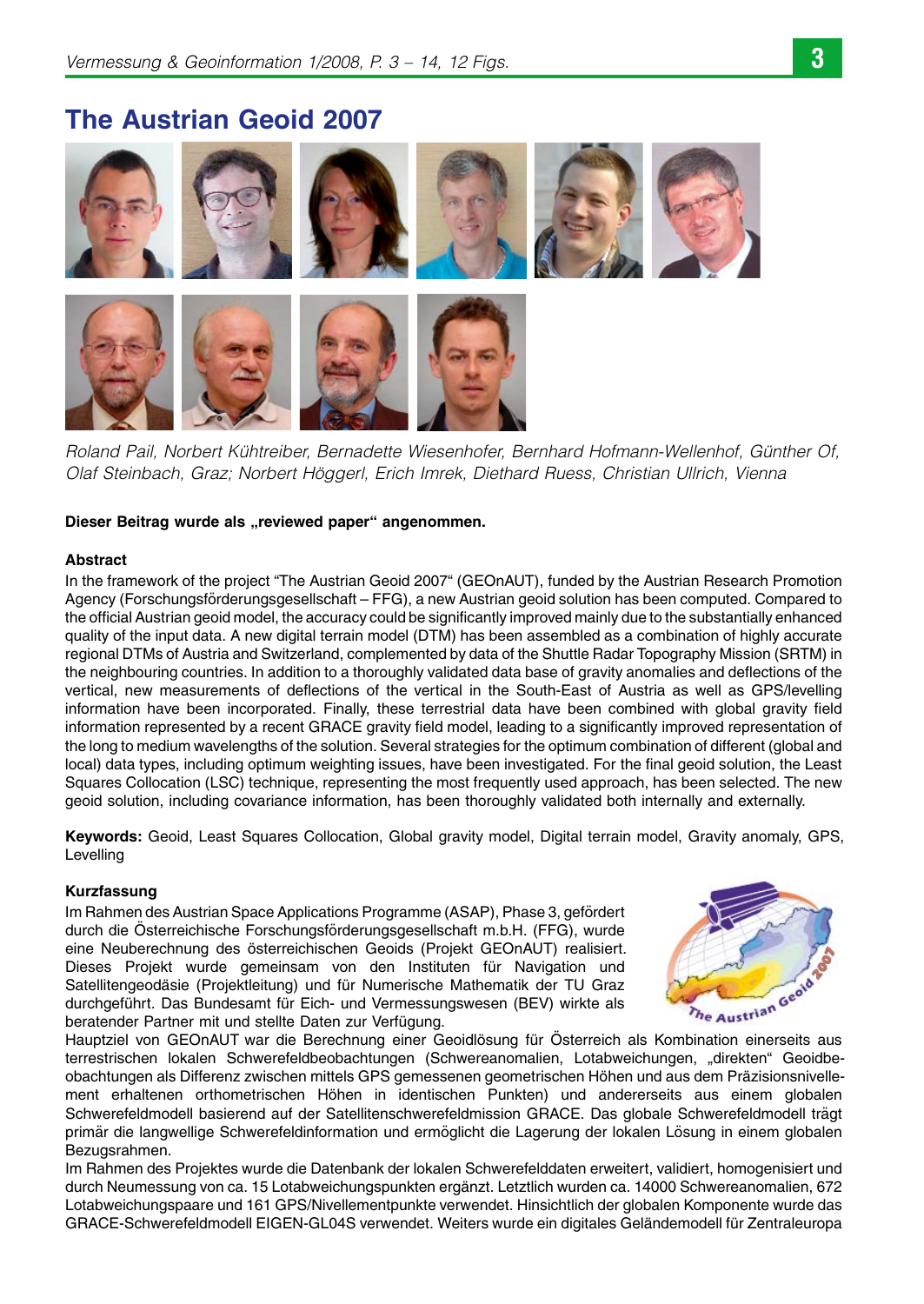als Kombination der hochauflösenden Geländemodelle von Österreich und der Schweiz (DHM25), sowie einem Geländeoberflächenmodell, abgeleitet aus Daten der Space-Shuttle-Topografiemission SRTM, in den Nachbarländern erstellt.

Methodologisch wurden alternative Berechnungsansätze zur optimalen Kombination dieser unterschiedlichen Datentypen, wie z.B. Reihenentwicklungen basierend auf harmonischen Basisfunktionen, Multi-Resolution Analysis unter Verwendung sphärischer Wavelets und schnelle Randelementmethoden (Multipolmethode, ACA, H-Matrizen) untersucht, sowie das funktionale Konzept der Standardmethode der Kollokation (Least Squares Collocation, LSC) erweitert.

Zur Berechnung der finalen Geoidlösung wurde letztlich die LSC-Methode verwendet. Besonderes Augenmerk wurde dabei auf die optimale relative Gewichtung der einzelnen Datentypen gelegt. Die Geoidlösung sowie die zugehörige geschätzte Genauigkeitsinformation wurden durch das Bundesamt für Eich- und Vermessungswesen evaluiert. Die (externe) Genauigkeit dieser Lösung beträgt 2–3 cm. Verglichen mit dem bisherigen offiziellen österreichischen Geoid, stellt dies eine signifikante Verbesserung dar. Dies ist hauptsächlich auf die wesentlich bessere Qualität der Eingangsdaten, sowohl hinsichtlich der Schweredatenbank und des digitalen Höhenmodells, aber auch auf die genauere Repräsentation der langwelligen Komponente aufgrund des globalen GRACE-Modells zurückzuführen. Zukünftiges Verbesserungspotential besteht vor allem in den Grenzregionen, da die verfügbare Datenguantität und qualität in manchen Nachbarländern unzureichend ist. Aus wissenschaftlicher Sicht stellen die theoretischen Weiterentwicklungen von Methoden zur optimalen Kombination von lokaler und globaler Schwerefeldinformation sowie deren praktische Umsetzung ein interessantes Feld für zukünftige Forschungsaufgaben dar.

Schlüsselwörter: Geoid, Least Squares Collocation, Globales Schwerefeldmodell, Digitales Geländemodell, Schwereanomalie, GPS, Präzisionsnivellement

# 1. Introduction

The first determination of the Austrian geoid was realized as a pure astrogeodetic solution in 1987 using about 650 observations of deflections of the vertical ([4], [26]). In 1998, with the availability of a sufficient amount of gravity anomaly data for the Austrian territory and neighbouring countries, a first gravimetric geoid was computed ([15]). Consequently, in the frame of the project "Austrian Geoid 2000", a combined high-precision geoid solution, based on about 5800 gravity anomaly data, 650 deflections of the vertical, and complemented by about 100 GPS/levelling observations, was processed ([16], [5]). Although the overall quality of this solution was very good, local distortions of a separate astrogeodetic solution in the Eastern part of Austria as well as long-wavelength error structures showed up.

This fact led to the project "The Austrian Geoid 2007" (GEOnAUT), initiated by the Institute of Navigation and Satellite Geodesy (INAS), Graz University of Technology, which was performed in the frame of the Austrian Space Applications Programme (ASAP), Phase 3, funded by the Austrian Research Promotion Agency (FFG). This project has been performed in the years 2006 and 2007 as a joint effort of the INAS, the Institute of Computational Mathematics, Graz University of Technology, as well as the Federal Office of Metrology and Surveying (Bundesamt für Eichund Vermessungswesen – BEV) as data provider, consultant, and external evaluator of the output products. The main objective of GEOnAUT was

the recomputation of a combined geoid model for the Austrian territory, incorporating on the one hand terrestrial gravity data (gravity anomalies, deflections of the vertical, GPS/levelling observations) and on the other hand satellite data from the dedicated gravity field mission GRACE ([11]) to stabilize the solution particularly concerning its medium and long wavelength content. For the local refinement, the gravity field and height data bases have been extended, reprocessed, and (re-)evaluated by a joint effort of INAS and BEV.

The first steps were the pre-processing of the terrestrial gravity data, the assembling of an enhanced digital terrain model, and the computation of a global satellite gravity model mainly from GRACE data by numerical integration applied to the observational equations of both GRACE Kband range and range-rate data ([11]). In the near future, also the incorporation of data from the satellite gravity gradiometry mission GOCE ([7]) is envisaged, yielding a substantially higher spatial resolution than GRACE. In parallel, several methods for the optimum combination of these different data types have been investigated, analyzed, assessed, and compared:

- $\blacksquare$  tailored series expansions (based on spherical harmonic (SH) base functions; [27]);
- $\blacksquare$  multiresolution analysis and spherical wavelet techniques (e.g., [25]);
- Least Squares Collocation (LSC; [20]);
- $\blacksquare$  fast multipoles approach and algebraic approximation methods (e.g., [21], [24]).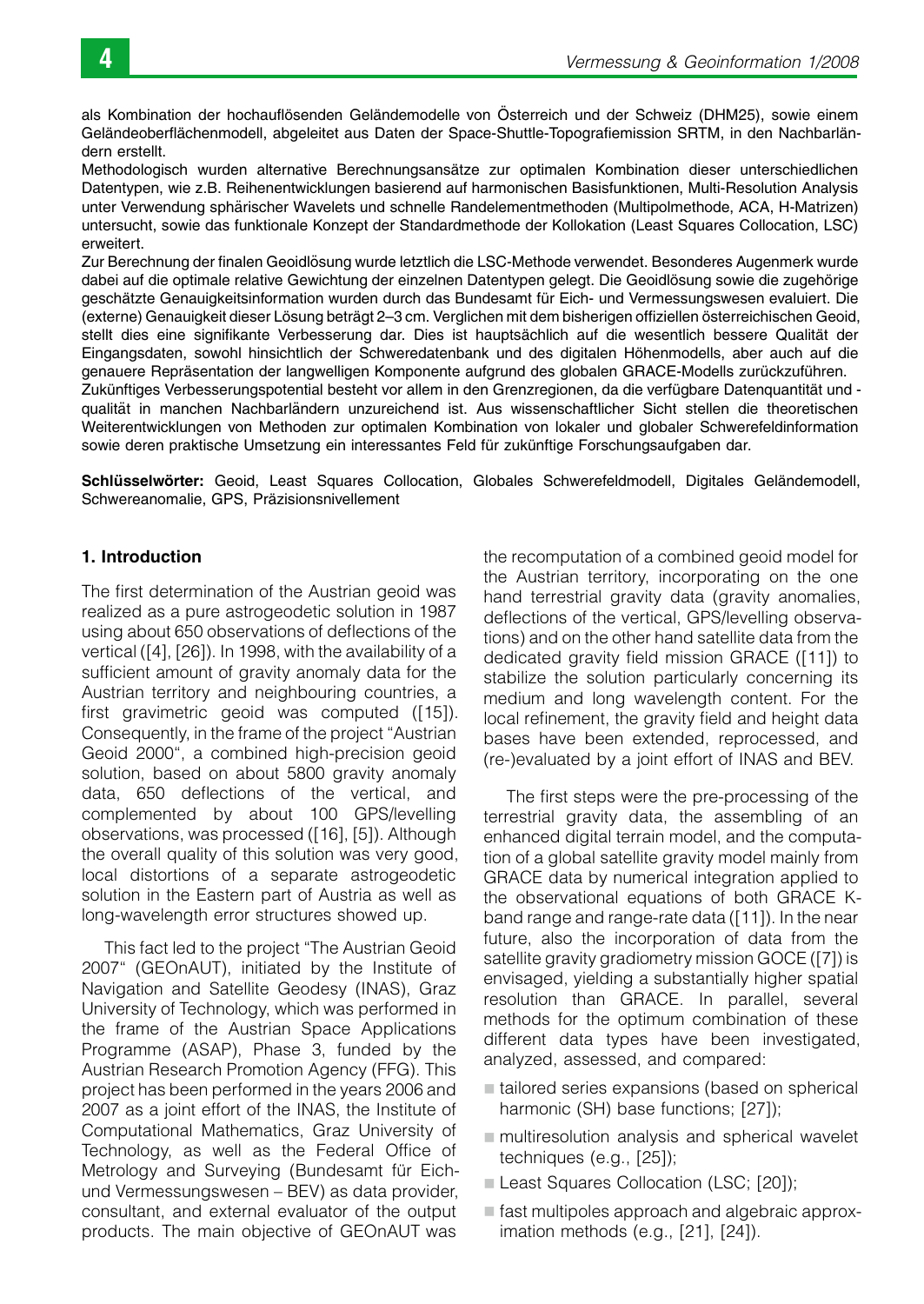

Fig. 1: GEOnAUT architecture, processing and data flow.

After a thorough assessment of these methods, finally the LSC approach turned out to be the currently most mature technique to be applied for the final Austrian geoid solution. This final solution was validated internally by applying several strategies as described in this paper, and externally by the BEV. The final output product, a new Austrian geoid solution, is complemented by corresponding error estimates.

Fig.1 shows the overall architecture of the GEOnAUT project including the main components and the data flow.

# 2. Data 2.1 Gravity data base

The original gravity data set is composed of about 122000 points in Austria and its neighbourhood with a quite inhomogeneous data distribution. However, LSC results become more stable if the input data is rather homogeneous, and for the geoid computation a smaller number of gravity data is by far sufficient. Based on numerical case studies concerning the prediction error of different input data distributions, finally an average distance among the gravity anomaly observations of 4 km has been chosen and the number of gravity data has been reduced accordingly, using as the primary selection criterion the accuracy information assigned to the data sets. This procedure resulted in 14001 stations (5036

stations in Austria, 8965 stations in the neighbouring countries) and the data distribution shown in Fig. 2 a. While the distribution in the Austrian territory is very homogeneous, there are still regions in the neighbourhood of Austria with potential for further improvement. The data distribution in the Czech Republic as well as in Slovakia is too sparse. Concerning Germany, the data distribution should be denser in the region near the border between Upper Austria and Bavaria. Another problematic region is the northern part of Slovenia where accurate gravity data is heavily missing.

The internal consistency of this gravity anomaly data set has been validated by separating this data set into two sub-sets, using one of them as the input of a LSC procedure, predicting gravity anomalies at the stations of the complementary data set, and, finally, comparing the residuals between predicted and measured values.

# 2.2 Deflections of the vertical data base

During the evaluation of the former Austrian geoid solution ([16]), the comparison of the astrogeodetic with the gravimetric geoid revealed quite large discrepancies especially in the South-East of Austria. According to [16], the sparse distribution of deflections of the vertical in this region is mainly responsible for these differences.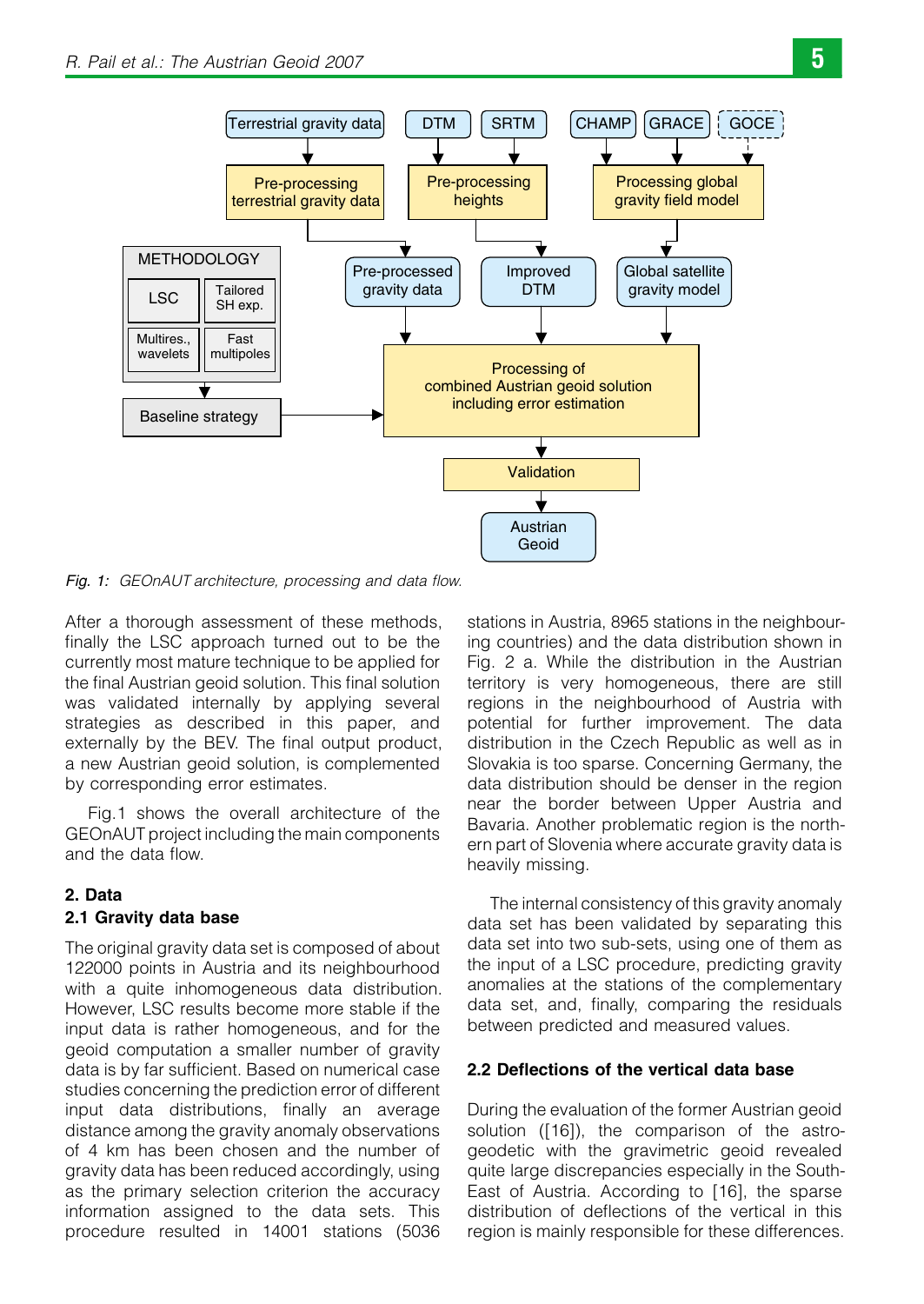

Fig. 2: a) Data set of gravity anomalies reduced to approximately  $4 \times 4$  km average distance (14001 stations); b) deflections of the vertical (red; 672 stations), and GPS/levelling observations (green; 161 stations).

Several numerical case studies based on LSC have been conducted for this region. Indeed, the results indicate that an insufficient distribution of measured deflections of the vertical, but also erroneous measurements, are responsible for these inconsistencies ([28], [29]). Therefore, additional stations of deflections of the vertical were selected to be measured in order to densify the distribution and also to evaluate the values of already existing suspicious observations ([30]). The new measurements have been performed using the system ICARUS ([1]), which represents an online observation system for rapid and easy determination of the direction of the plumbline in terms of astronomical latitude and longitude as needed for the computation of deflections of the vertical. This software package, which was developed at the Geodesy and Geodynamics Lab (GGL) at ETH Zurich and was kindly provided for a period of 2 months in September and October 2006, is complemented by a theodolite, which is driven by servo motors, a GPS receiver which is used for time synchronization and event marking, and a notebook with the driver software installed. At 12 stations new deflections of the vertical were measured, and additionally, at 3 already existing stations (where the data base values have been identified to be suspicious) the results could be significantly improved. A detailed documentation of the ICARUS measurement campaign and the results can be found in [28]. In total, now the data base consists of 672 deflections of the vertical (cf. Fig. 2 b) with an assumed accuracy of 0.8 to 1 arcsec.

# 2.3 Digital Terrain Model (DTM)

The current Austrian digital height model, provided by the BEV, has a uniform resolution of 1.40625" (in latitude)  $\times$  2.34375" (in longitude), or, equivalently, approximately  $44 \times 49$  m. It is originally based on a photogrammetrically determined digital terrain model ([12], [10]) and refers to the Austrian system MGI. For the purpose of this project, the DTM (and consistently also all other data sets, e.g., the gravity data base) was transformed to the WGS84 reference frame. For the border region of Switzerland, six blocks of the Swiss high-resolution DHM25 were kindly provided by the Swiss Federal Office of Topography (swisstopo). This DTM has a uniform resolution of  $1'' \times 1''$ , refers to ETRS89 (horizontal) and LN02 (vertical), and, thus, was transformed to WGS84 as well. After a resampling of the DHM25 to the Austrian grid spacing and a thorough analysis and comparison of the two regional DTMs in the overlapping regions, no significant offsets and systematic discrepancies could be detected. Finally, the two data sets have been merged, using DHM25 in the Swiss territory and the Austrian DTM in the Austrian territory. Since no high-resolution digital terrain information was available for the other neighbouring countries, data from the Shuttle Radar Topography Mission (SRTM; [8]) has been used. The output of this mission is a  $3'' \times 3''$  consistent digital surface model of the Earth from 56° S to 60° N. Due to the fact that SRTM does not provide the height of the terrain, but surface heights (the radar beam of SRTM is reflected by natural and artificial objects such as trees and buildings), a correction had to be applied using Corine Land Cover (CLC90; [6]) data. Further, data gaps, so called voids, which occur in regions where the radar reflection was too week to be measured, e.g., mountainous areas, had to be filled by applying refined interpolation strategies. Details on the processing of SRTM data can be found in [19].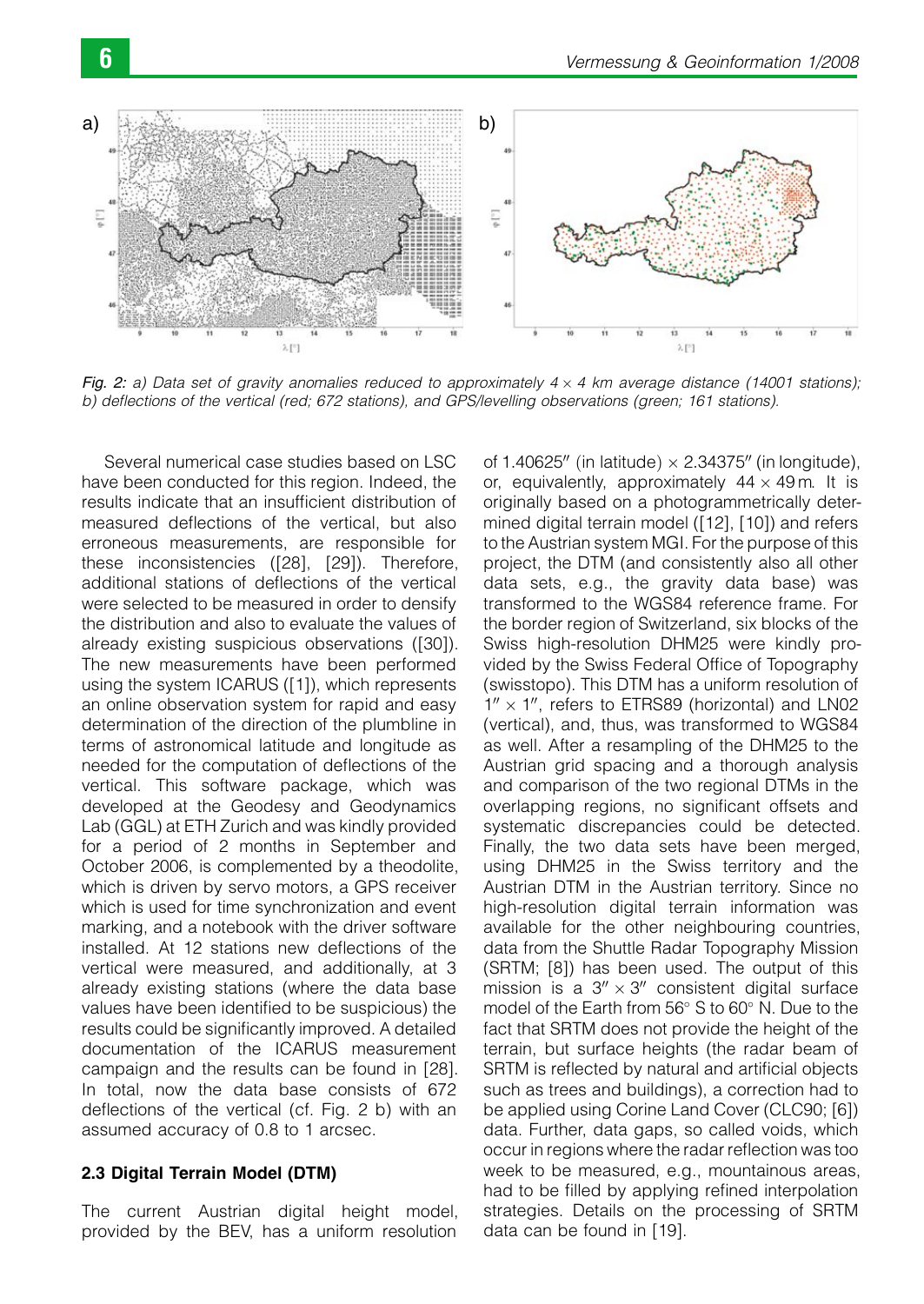

Fig. 3: Differences between the station heights of the gravity observation points and the height model used for the former geoid computation ([16], [12]).



Fig. 4: Differences between the station heights of the gravity observation points and the newly established height model used for GEOnAUT.

Fig. 3 and 4 demonstrate the substantial improvement of the newly generated height data base compared to the height model formerly used ([16], [17]). Figure 3 shows the deviations of the orthometric height information assigned to the gravity field data points (cf. section 2.1) from the heights used for the former geoid solution, while Fig. 4 shows the differences to the new height model. Concerning the former model, large discrepancies appear especially in the Alpine region. In contrast, for most of the Austrian gravity data points the height difference between the height of the gravity point and the newly established DTM is small. The degree of improvement of the new model is smaller in the neighbouring countries, which is mainly due to the lower quality of the station heights of the gravity data points (e.g., Slovenia, Northern Italy, Czech Republic and Slovakia), i.e., it can safely be assumed that the accuracy of the SRTM heights incorporated in the new DTM is better than the given station heights. The only country where the differences turned out to be slightly worse was Hungary. However, this effect has been neglected due to its relative small impact. During the following computation process, all gravity field observations showing a difference larger than 35 m between station height and DTM height have been omitted.

## 2.4 GPS/levelling data base

In total, 161 stations where both highly precise ellipsoidal heights  $h_{ell}$  and orthometric heights  $H$ resulting from precise spirit levelling (using surface gravity measurements) are available (cf. Fig. 2 b), have been used to derive direct observations of geoid heights  $N$  by

$$
N = h_{ell} - H. \tag{1}
$$

Note that if GPS/levelling points are included in the geoid solution, it is more appropriate to use the term "transformation surface" instead of geoid, because the resulting surface is, depending on the weight assigned to these GPS/levelling observations relative to the gravity field data, more or less forced towards these observations, introducing potential (systematic) errors into the "geoid" related to the height systems, e.g., due to the age and history of the measurements, and the GPS measurement configuration. In this case, the geoid is not a physically defined surface any longer. Therefore, great care was taken during the geoid computation to cross-validate these GPS/ levelling observations among each other and with the gravity data.

#### 2.5 Global gravity field model

One task of the GEOnAUT project was the processing of a global gravity field model, parameterized in terms of spherical harmonic coefficients, from data of the satellite mission GRACE. Several global gravity field solutions, based on ranges and range rates of the K-band microwave system, as well as precise orbit information, could be determined. Corresponding error estimates in terms of variance-covariance matrices could be derived. However, for the sake of comparability with other geoid solutions such as the European geoid model ([2], [3]), finally it was decided to use the official GRACE model EIGEN-GL04S ([9]) complete to a harmonic degree/order 70 for the long-wavelength part of the new Austrian geoid solution. It should be emphasized that EIGEN-GL04S is a gravity field model which has been derived solely from satellite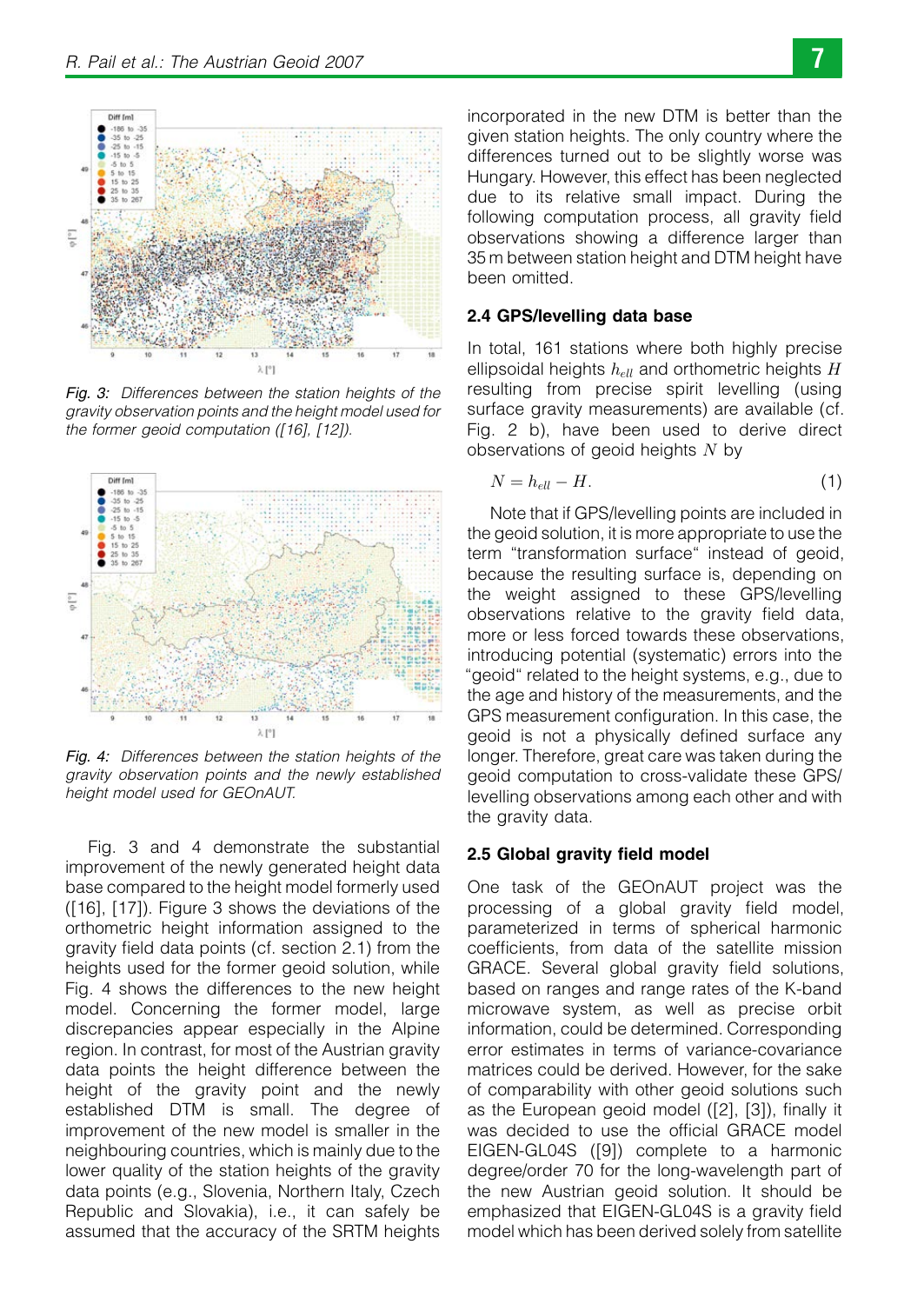data, and, thus, is not biased by terrestrial gravity field observations. Based on several numerical simulations and the analysis of the variancecovariance structure, the maximum degree of resolution of 70 turned out to be a reasonable compromise between the requirement of still highaccurate long-wavelength information and the spatial limitation of the small area of interest.

## 3. Geoid Computation 3.1 Remove-restore procedure

In the frame of this project, in addition to the investigation of alternative techniques to LSC such as tailored series expansion techniques ([27]), multi-resolution analysis applying spherical wavelets (e.g., [25]), or fast multipole and algebraic approximation techniques (e.g., [21], [24]), also an adaptation of the functional model of LSC for the purpose of a direct incorporation of global gravity field models and, thus, an optimum combination of local and global data was investigated ([22]). Since it turned out that the strict formulation fails when applied practically due to numerical problems during the inversion of the large combined systems resulting from very large correlations among the local and global data types, an extended remove-restore technique has been developed, where the global covariance information of the global model is adequately incorporated.

The final geoid solution was computed using the remove-restore technique. The basic idea is to remove the long-wavelength gravity field effect represented by the global gravity field model, and the high-frequency signals, which are mainly related to topography, by a topographic-isostatic reduction. For the isostatic part, an Airy-Heiskanen model with a standard density of 2670 kg/m<sup>3</sup> was used, because previous studies ([14]) revealed that the use of a laterally variable (surface) density model cannot significantly improve the solution.

The remove step results in smoother signals of the form

$$
\beta_{red} = \beta - \beta_{GRACE} - \beta_{TI} - \beta_{ind} \tag{2}
$$

where  $\beta$  can be any derived quantity of the gravity potential, e.g., gravity anomalies  $\Delta g$ , deflections of the vertical  $(\xi, \eta)$ , or geoid heights N. Starting from the free-air quantity  $\beta$ , the following reductions are applied: global gravity field model reduction  $\beta_{GRACE}$ , topographic-isostatic reduction  $\beta_{TI}$ , including the indirect effect  $\beta_{ind}$ , which copes with the change in the potential

due to the mass redistribution related to the topographic reduction  $\beta_{TI}$ . After the reduction procedure,  $\beta_{red}$  refers to the co-geoid ([13]).

This reduction procedure leads to a significantly smoother signal. As an example, Table 1 provides the statistics of the original free-air gravity field anomalies  $\Delta q$  and the reduced gravity anomalies after applying all reduction steps described by eq. (2).

| Gravity signal<br>[mGal]          | min<br>[mGal] | max<br>[mGal] | std.dev.<br>[mGal] |
|-----------------------------------|---------------|---------------|--------------------|
| $\Delta q$                        | $-155.60$     | 200.86        | 42.32              |
| $\Delta g - \Delta g_{Grace} -$   | $-75.29$      | 21.47         | 19.60              |
| $-\Delta g_{TI} - \Delta g_{ind}$ |               |               |                    |

Table 1: Key statistical parameters of gravity anomalies before and after the reduction process.

The reduced gravity anomalies  $\Delta q_{red}$  have been used to derive an empirical covariance function and to adapt the parameters of the analytical Tscherning-Rapp covariance function model ([31]):

$$
C(\Delta g_P, \Delta g_Q) = A \sum_{n=N+1}^{\infty} \frac{n-1}{(n-2)(n+B)} s^{n+2} P_n(\cos \psi),
$$
\n(3)

where  $P_n(\cos \psi)$  denotes the Legendre polynomials of degree  $n, \psi$  is the spherical distance between the stations  $P$  and  $Q$ , and  $A$ ,  $B$ ,  $s$ , and  $N$ are the four model parameters to be adjusted.

Fig. 5 shows the empirical covariance function (blue dots), as well as the adapted local Tscherning-Rapp model (red solid line).



Fig. 5: Empirical covariance function (ECF) and model covariance function (MCF).

The variance of the residual gravity anomaly field is  $385 \text{ mGa}^2$ , the correlation length is about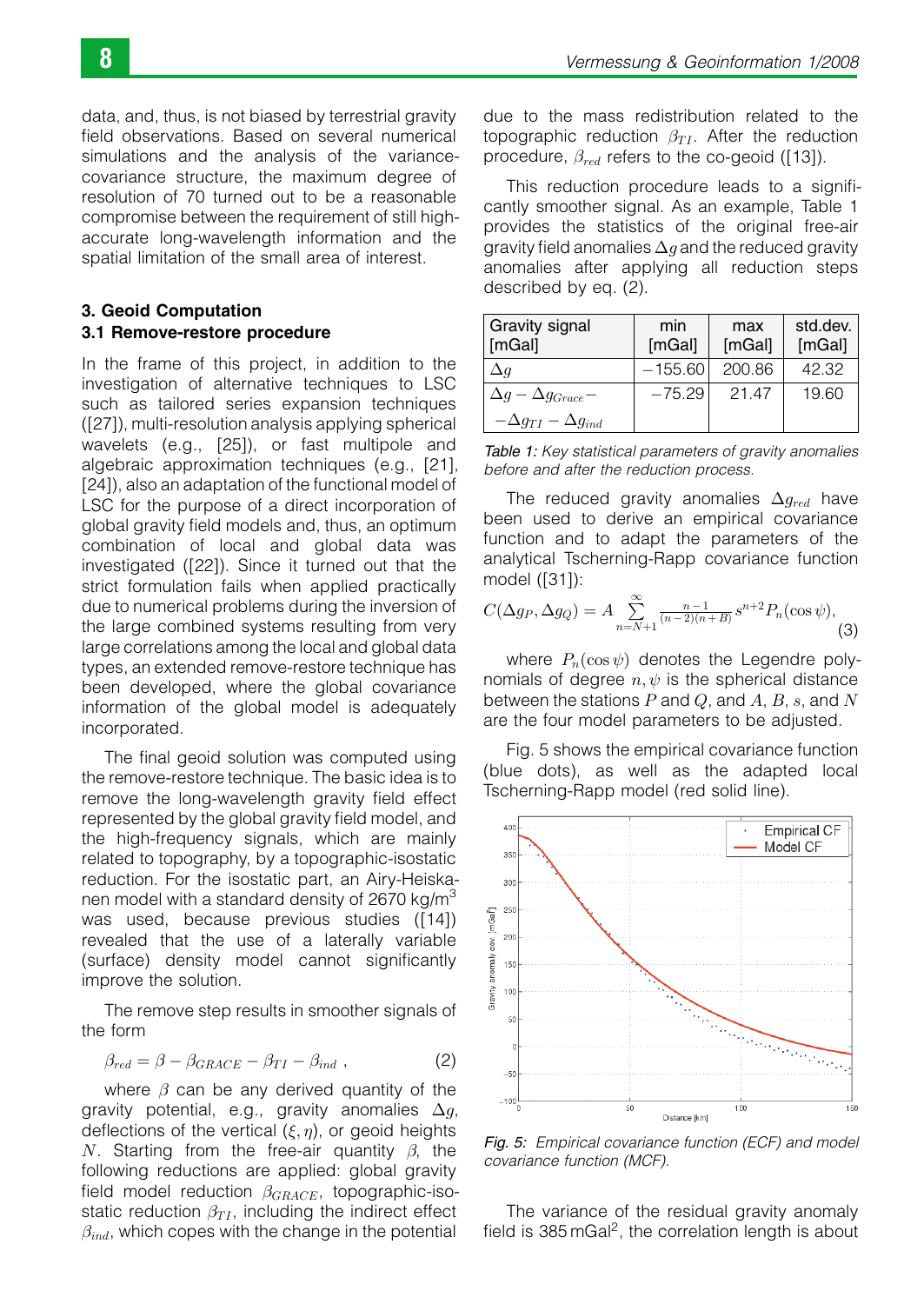42.6 km. The adjusted parameters of the local Tscherning-Rapp model are  $A = 332.453 \text{ mGal}^2$ ,  $B = 24$ , s = 0.998742, N = 70, which is in perfect correspondence with the maximum degree of the global gravity field reduction using the GRACE model EIGEN-GL04S.

Concerning the restore procedure, the correction terms of eq. (2) were evaluated for the predicted geoid heights, defined on a regular  $0.05^{\circ} \times 0.05^{\circ}$  grid, and finally they were added to the LSC output.

# 3.2 Pure gravimetric solution

In a first step, the above described removerestore concept was used to derive a pure gravimetric geoid, using the 14001 gravity anomaly observations as input to the LSC procedure. The geoid height was predicted for all 161 GPS/levelling points. The difference between measured and predicted geoid heights shows a long-wavelength structure. These systematic distortions are commonly attributed to inconsistencies in the datum, distortions of the orthometric height system, and systematic GPS errors. Partially, the differences can also be caused by a non-trivial kernel of the operator that maps height anomalies within a local area into gravity anomalies ([23]). In the case of a local data distribution, the null space comprises all non-zero harmonic functions that produce zero gravity anomalies over this restricted area. Thus, gravimetric height anomalies are non-unique.

In order to cope with this systematic term, a polynomial of degree 3 was fitted to the difference of predicted geoid heights and GPS/levelling heights, and the geoid height observations were reduced by this polynomial surface. This "correction term" is added back to the predicted geoid signals afterwards. As an alternative approach, the parameters of the polynomial surface can also be co-estimated in the frame of the LSC procedure using a more general formulation of LSC (e.g., [20]).

# 3.3 Combined Austrian geoid solution: case studies

When computing a combined geoid solution, one of the key issues is the optimum weighting among the different data types. Table 2 provides a summary of the input data used for the combined geoid solution, as well as their weights (in terms of an assumed accuracy  $\sigma$ ).

| Data type                          | number of<br>obs. | $\sum$           |
|------------------------------------|-------------------|------------------|
| Gravity anomaly $\Delta q$         | 14001             | 1 mGal           |
| Vertical deflections $(\xi, \eta)$ | 672               | 0.3"             |
| GPS/levelling obs. N               | 161               | $1 \text{ mm}$   |
|                                    |                   | $5 \, \text{mm}$ |
|                                    |                   | $10 \text{ mm}$  |
|                                    |                   | variable         |

Table 2: Input data for the Austrian geoid solution and assumed accuracies  $\sigma$ .

While on the one hand the consistency of the Austrian geoid solution with the GPS/levelling observations is an important requirement for its applicability in practice, during this investigation it turned out that the gravity anomalies, which have been generally assumed to have an accuracy of 1 mGal, are not always totally consistent with these direct geoid height observations. In order to analyze this behaviour, three geoid height solutions have been computed with varying error assumptions for the geoid height measurements: 1 mm, 5 mm, and 10 mm. A lower accuracy assumed for the GPS/levelling points and, correspondingly, a higher relative weight in the combined geoid solution, means that the final result will be forced towards this input data type. Thus, the result will be rather a "transformation surface" than a physical geoid solution.

Exemplarily, Fig. 6 shows the geoid height residuals (deviations of the LSC predicted from the observed geoid heights) of the 161 stations, and the gravity anomaly residuals of the 5036 Austrian stations using a weight of 1 mm (top), 5 mm (centre), and 10 mm (bottom), respectively, for the GPS/levelling observations. Table 3 summarizes the main statistical parameters for these two solutions.

As expected, the 1 mm scenario shows a very good fit concerning the GPS/levelling points of less than  $\sigma_N = 6$  mm. However, the rather large deviations in the gravity anomaly residuals, particularly in the neighbourhood of the GPS/ levelling stations, indicate an inconsistency of these two input data sets. Vice versa, if a lower weight relative to the other data types is assigned to the GPS/levelling input data, a less constrained physical geoid solution results with smaller residuals and a smoother error behaviour in the gravity anomaly stations, but with deviations in the GPS/levelling points of  $\sigma_N = 3.24$  cm for the 10 mm solution.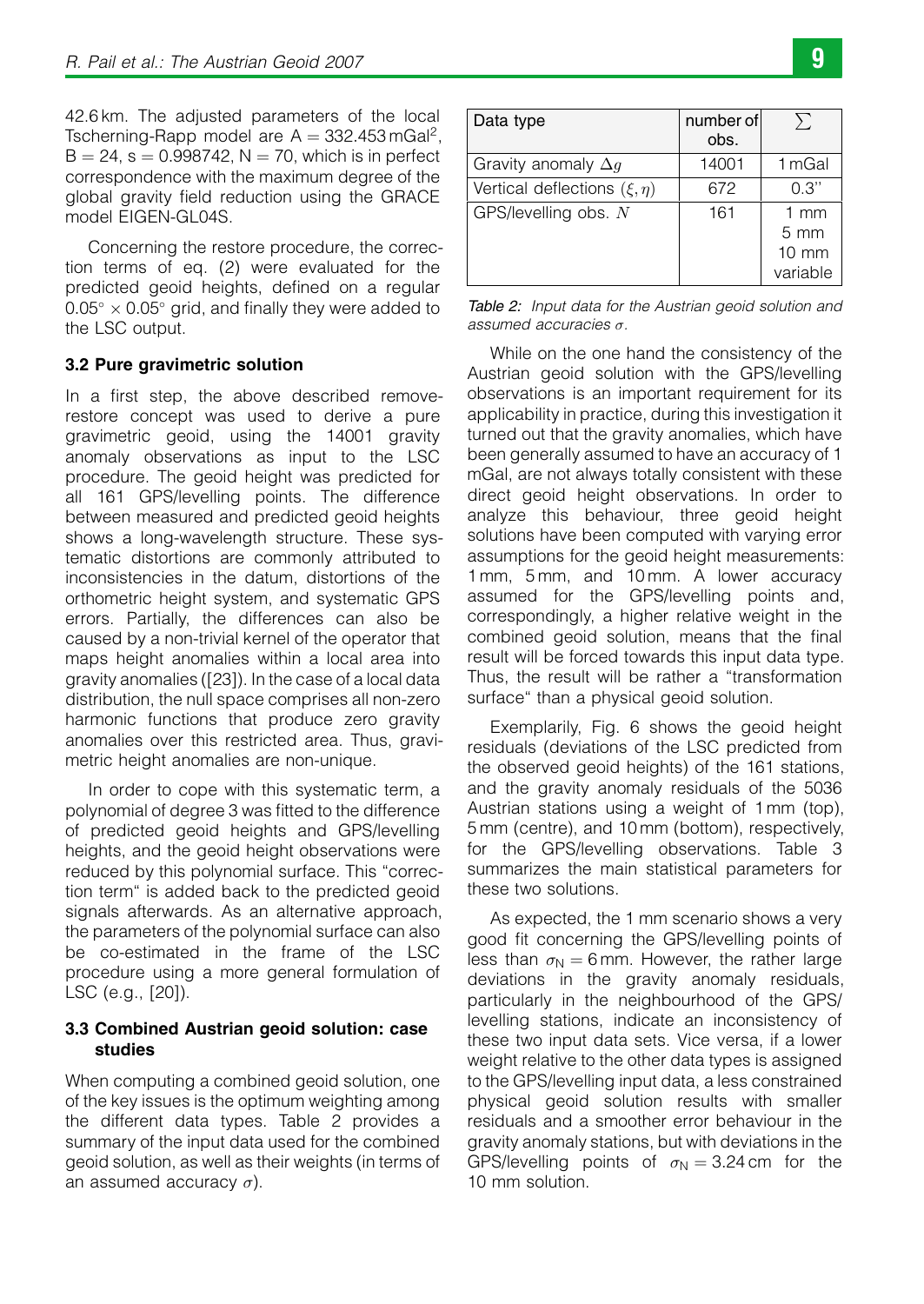

Fig. 6: Geoid height residuals (left) and gravity anomaly residuals (right) assuming various geoid accuracies for the GPS/levelling observations.

| GPS/levelling<br>input accuracy | Geoid heights $N$ [cm] |      |                  | Gravity anomalies $\Delta g$ [mGal] |       |                     |
|---------------------------------|------------------------|------|------------------|-------------------------------------|-------|---------------------|
|                                 | min                    | max  | $\sigma_{\rm N}$ | min                                 | max   | $\sigma_{\Delta q}$ |
| mm                              | $-3.56$                | 2.38 | 0.57             | $-18.75$                            | 31.75 | 1.17                |
| $5 \text{ mm}$                  | $-10.71$               | 7.98 | 2.31             | $-6.60$                             | 5.24  | 0.75                |
| $10 \text{ mm}$                 | $-13.20$               | 9.93 | 3.24             | $-6.49$                             | 4.98  | 0.71                |
| indiv.                          | $-13.59$               | 9.58 | 1.79             | $-7.56$                             | 8.77  | 0.89                |

Table 3: Minimum, maximum, and standard deviations  $\sigma$  of the 161 GPS/levelling stations and the 14001 gravity anomaly stations, respectively.

Another independent validation of the resulting solution is to include in the geoid computation only parts of the direct geoid height measurements

(observation points), to predict geoid heights in the complementary geoid stations (validation points) and to compare them with the measured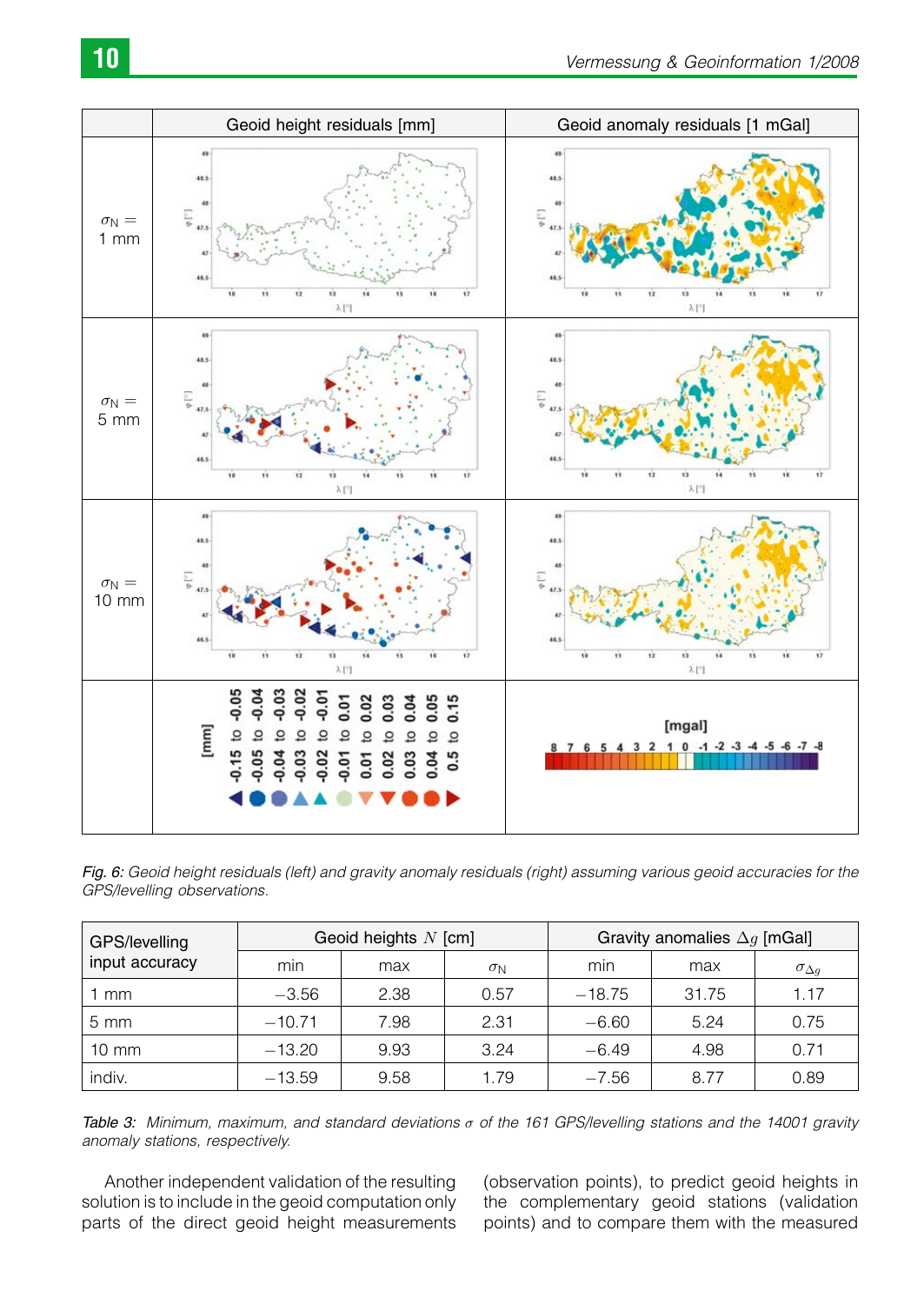ones. A selection criterion could be the requirement that the geoid height differences in the observation stations (used as input in the geoid processing) and the independent validation stations are of comparable amplitude. Also the results of this numerical case study indicate an optimum weight for the GPS/levelling points in the order of 5 mm.

Concerning the Austrian border regions, substantially degraded geoid accuracies in many regions beyond the Austrian territory, e.g., in Czech Republic, Slovenia, and parts of Italy, can be observed. This is mainly due to the sparse input data distribution in these regions. In order to illustrate this problem, Fig. 7 shows the error estimates for the predicted gravity anomalies together with the gravity data distribution (black dots).



Fig. 7: Gravity anomaly error estimates [mGal], based on the  $\sigma_N = 1$  mm configuration, and gravity data distribution (black dots).

As discussed above, for practical applications the geoid should be a transformation surface among the GPS/levelling points. However, such a solution evidently has to be constrained very strongly to these GPS/levelling observations and, thus, cannot be considered a free physical surface any longer. Therefore, a kind of compromise between these two contradicting requirements has been processed as a last scenario. Here, the geoid height residuals of the GPS/ levelling stations for the 1 mm solution have been used to define individual weights for the GPS/ levelling observations. Correspondingly, in those GPS/levelling stations which can be suspected to have a more degraded accuracy than initially assumed, the GPS/levelling observations are down-weighted and, thus, implicitly the surrounding gravity field observations obtain a higher relative weight. According to the residuals of the 1 mm solution (cf. Fig. 6), individual weights in the range of 1 mm to 17.8 mm have been assigned to the input GPS/levelling observations.

Fig. 8 (left) shows the LSC output in terms of the residuals of the 161 GPS/levelling points. As expected, the residuals are smaller than of the 5 mm scenario, but larger than of the 1 mm scenario displayed in Fig. 5. The result of the 1 mm scenario seems to be too optimistic and veils the fact that, especially in the western part of Austria, small inconsistencies of the gravity field and the GPS/ levelling points appear. Fig. 8 (right) displays the corresponding gravity anomaly residuals of



Fig. 8: Geoid height residuals (left) and gravity anomaly residuals (right) using individual weights for the GPS/levelling observations.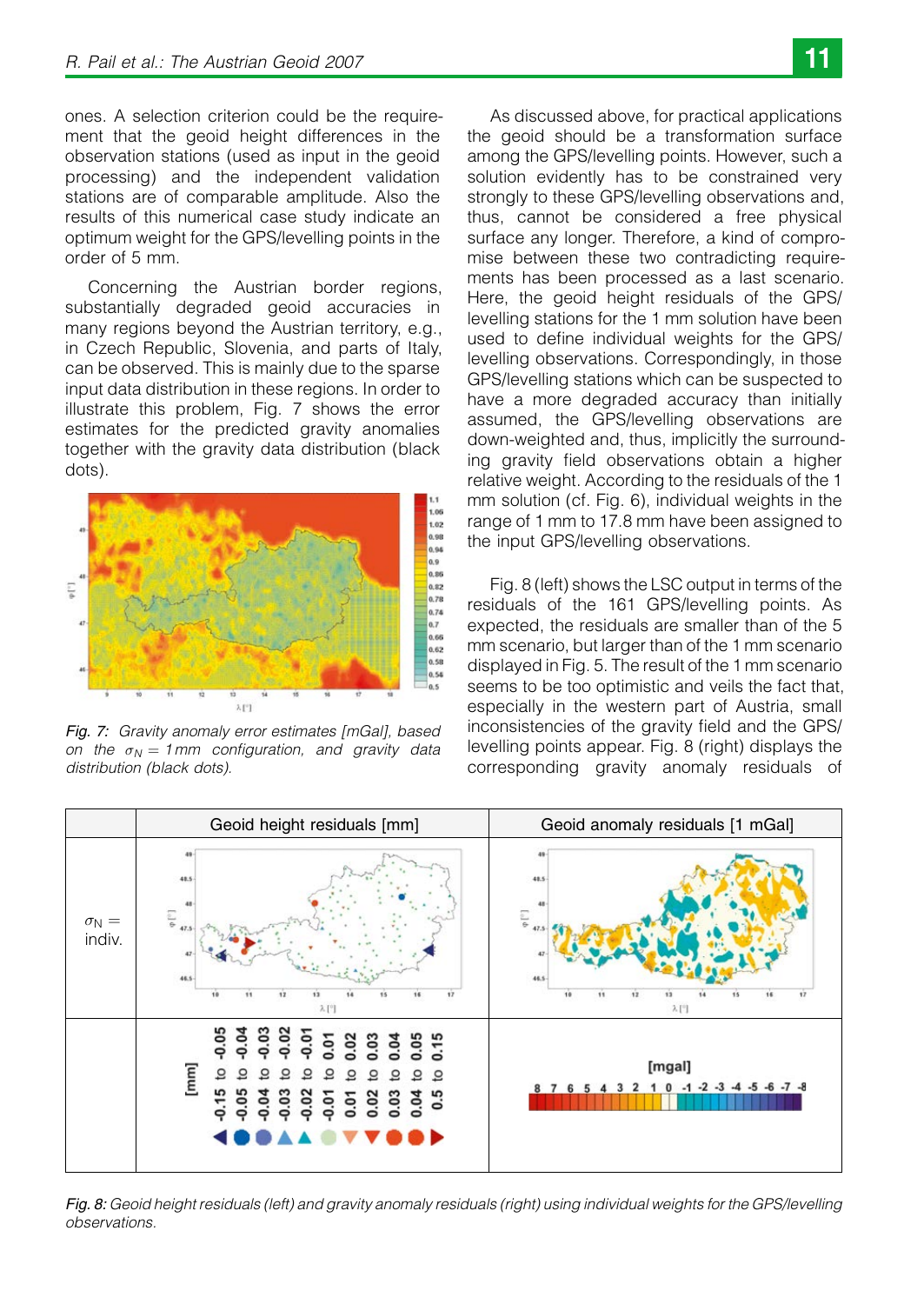the 14001 stations. The main statistical parameters of this solution are given in the fourth line ("indiv.") of Table 3.

Comparing the gravity anomaly residuals of the 1 mm and the individually weighted solutions, it can be concluded that gravity anomaly residuals larger than 10 mGal could be avoided in some critical regions (suspicious GPS/levelling observations) with the help of the weighting strategy.

Fig. 9 shows the change of the geoid heights if individual weights are used for the GPS/levelling points instead of the 1 mm scenario. Similarly to the comparison of the predicted gravity anomalies, the differences are negligible in most areas. However, these differences reflect the fact that changes in a few GPS/levelling points affect the solution in their vicinity of several tens of kilometres extension. This has the effect that in the west of Austria the re-weighting of only 6 GPS/ levelling points changes the whole geoid solution by several centimetres and underpins the importance of accurate GPS/levelling observations, because their influence will change the geoid (transformation surface) not only locally, but in a more extended area.



Fig. 9: Differences of geoid heights [m], based on the 1 mm configuration versus the individual weighting of the GPS/levelling configuration.

# 3.4 The Austrian Geoid 2007

On the basis of the numerical case studies described above, the weighted solution has been selected to represent the final result of this project. Fig. 10 shows the geoid after restoring the correction terms described in eq. (2). Fig. 11 displays the corresponding error estimates. In summary, the accuracy of this new solution can be estimated to be of the order of 2 to 3 cm with a significant degradation in the border regions due to the insufficient input data distribution. This error estimate is originally based on the formal errors of the LSC procedure, but has been re-scaled using the the standard deviation of the residuals in selected GPS/levelling control points, and thus can be considered as a realistic estimate for the total error of the solution.



Fig. 10: The Austrian Geoid 2007 [m].



Fig. 11: The Austrian Geoid 2007: error estimates [m].

Fig. 12 shows the improvements of the new solution with respect to the currently official BEV geoid model, which is a purely astro-geodetic solution dating from 1987. In [4], pg. 25, the accuracy of this solution was specified to be in the order of  $\pm 35$  cm in the region of Austria. These differences may be attributed to a lower quantity and quality of the Doppler/levelling data available at this time, which have been used to for the definition of the absolute vertical datum, as well as a lower quality of the digital terrain model.



Fig. 12: Differences between the Austrian Geoid 2007 and the official BEV geoid [m].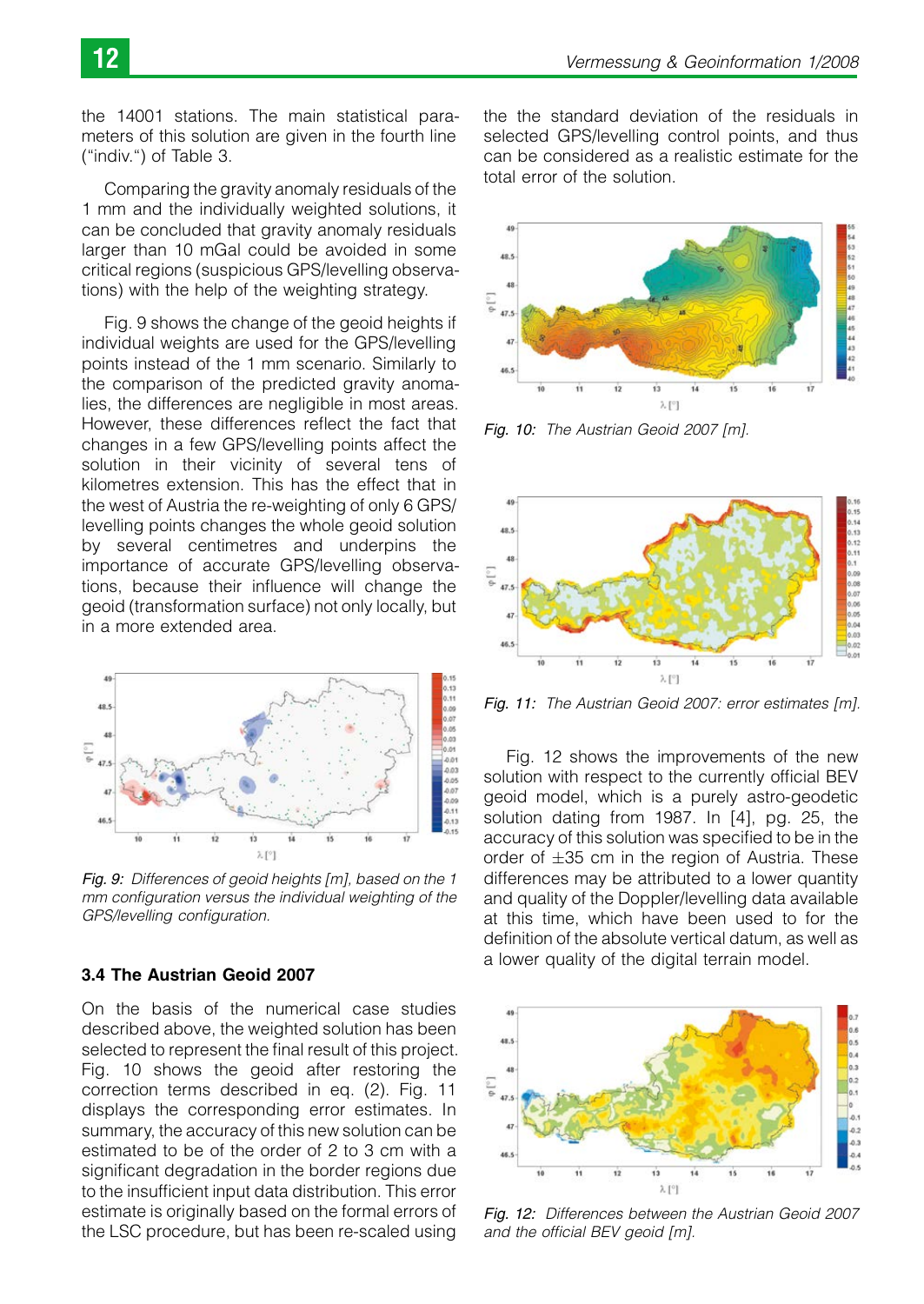# 4. Conclusions

In the frame of the GEOnAUT project, a new Austrian geoid solution was computed. Compared to the previous official Austrian geoid model, the accuracy and reliability could be significantly improved. This is mainly due to the substantially improved quality of the input data, which is particularly evident for the digital terrain model, which has been assembled as a combination of high-accuracy regional DTMs of Austria and Switzerland, complemented by SRTM data in the neighbouring countries, the incorporation of GPS/levelling information, as well as the inclusion of a GRACE global gravity field model. It turned out that the combination of long and short wavelengths using the GRACE model of spherical harmonics fits the Austrian territory very well.

While the Austrian gravity data base is homogeneous and accurate, several problems particularly in the border regions appear due to either sparse data distribution in the neighbouring countries or degraded accuracy of the gravity data. Thus, for future Austrian geoid solutions the effort to acquire gravity data from the neighbouring countries needs to be prolonged especially for the Czech Republic, Slovenia, and some parts of Italy.

An equally important aspect concerning future activities is a thorough validation and quality analysis of the GPS/levelling observations. This is inevitable in order to fulfil the needs of the geoid as transformation surface between the national height system and the GPS heights. Currently, several GPS/levelling observations can be suspected to be slightly inconsistent with the very homogeneous gravimetric data.

A thorough validation procedure has been applied to the new Austrian geoid solution, both internally during the individual processing steps, and also externally. In the near future, it will be also validated against the European geoid model ([2], [3]). In spite of the fact that there is potential for future improvement by including a larger number of GPS/levelling points of validated quality and improved gravimetric data of the neighbouring countries, it can be concluded that a substantially improved Austrian geoid 2007 could be achieved in the frame of this project.

#### **Acknowledaments**

This work was performed in the framework of the ASAP Phase 3 project "The Austrian Geoid 2007" (GEOnAUT), supported by the Austrian Research Promotion Agency (FFG) and the Federal Ministry of Transport, Innovation and Technology (bmvit). Special thanks go to Beat Bürki, Geodesy and Geodynamics Lab, ETH Zurich, for providing the ICARUS system. The provision of parts of the DHM25, gravity values, and GPS/levelling points by swisstopo is kindly acknowledged.

We acknowledge the reviewers, whose constructive comments have been very valuable to improve the manuscript.

## References

- [1] Bürki, B.: ICARUS, Astro-geodetic on-line observation system. User manual V.05.: Geodesy and Geodynamics Lab (GGL) at ETH Zurich, 2005.
- [2] Denker, H.: Das Europäische Schwere- und Geoidprojekt (EGGP) der Internationalen Assoziation für Geodäsie. Zeitschrift für Geodäsie, Geoinformation und Landmanagement, 131, Nr. 6, 335–344, 2006.
- [3] Denker, H., Barriot, J.-P., Barzaghi, R., Forsberg, R., Ihde, J., Kenyeres, A., Marti, U., Tziavos, I.N.: Status of the European Gravity and Geoid Project EGGP. In: C. Jekeli et al. (eds.): Gravity, Geoid and Space Missions, Porto 2004, IAG Symposia, vol. 129, 125–130, Springer, Berlin, Heidelberg, New York, 2005.
- [4] Erker, E.: The Austrian Geoid: Local Geoid Determination Using Modified Conservative Algorithms. In: The Gravity Field in Austria, Geodätische Arbeiten Österreichs für die Internationale Erdmessung. Neue Folge, Band IV, edited by the Austrian Geodetic Commission, 19–46, Graz, 1987.
- [5] Erker, E., Höggerl, N., Imrek, E., Hofmann-Wellenhof, B., Kühtreiber, N.: The Austrian Geoid – Recent Steps to a New Solution. Österreichische Zeitschrift für Vermessung und Geoinformation, 1/2003, 4–13, 2003.
- [6] EU: CORINE Land Cover Technical Guide (Red Book). EU, Brussels, 1994.
- [7] European Space Agency: Gravity Field and Steady-State Ocean Circulation Mission. Reports for mission selection, The four candidate Earth explorer core missions, SP-1233(1), European Space Agency, Noordwijk, 1999.
- [8] Farr, T. G., et al.: The Shuttle Radar Topography Mission, Reviews of Geophysics, 45, RG2004, doi:10.1029/ 2005RG000183, 2007.
- [9] Förste, C., Flechtner, F., Schmidt, R., König, R., Meyer, U., Stubenvoll, R., Rothacher, M., Barthelmes, F., Neumayer, H., Biancale, R., Bruinsma, S., Lemoine, J.- M.: A mean global gravity field model from the combination of satellite mission and altimetry/gravimetry surface data. Poster presented at EGU General Assembly, Vienna, Austria, 02-07, April 2006,Geophysical Research Abstracts, Vol. 8, 03462, 2006.
- [10] Franzen, M., Mandelburger, G.: Die neue Generation des digitalen Geländemodells von Österreich. Österreichische Zeitschrift für Vermessung und Geoinformation, 3/2003, Wien, 154–162, ISSN 0029-9650, 2003.
- [11] GRACE. Gravity Recovery and Climate Experiment: Science and Mission Requirements Document. Revision A, JPLD-15928, NASA's Earth System Science Pathfinder Program, Jet Propulsion Laboratory, Pasadena, CA, 1998.